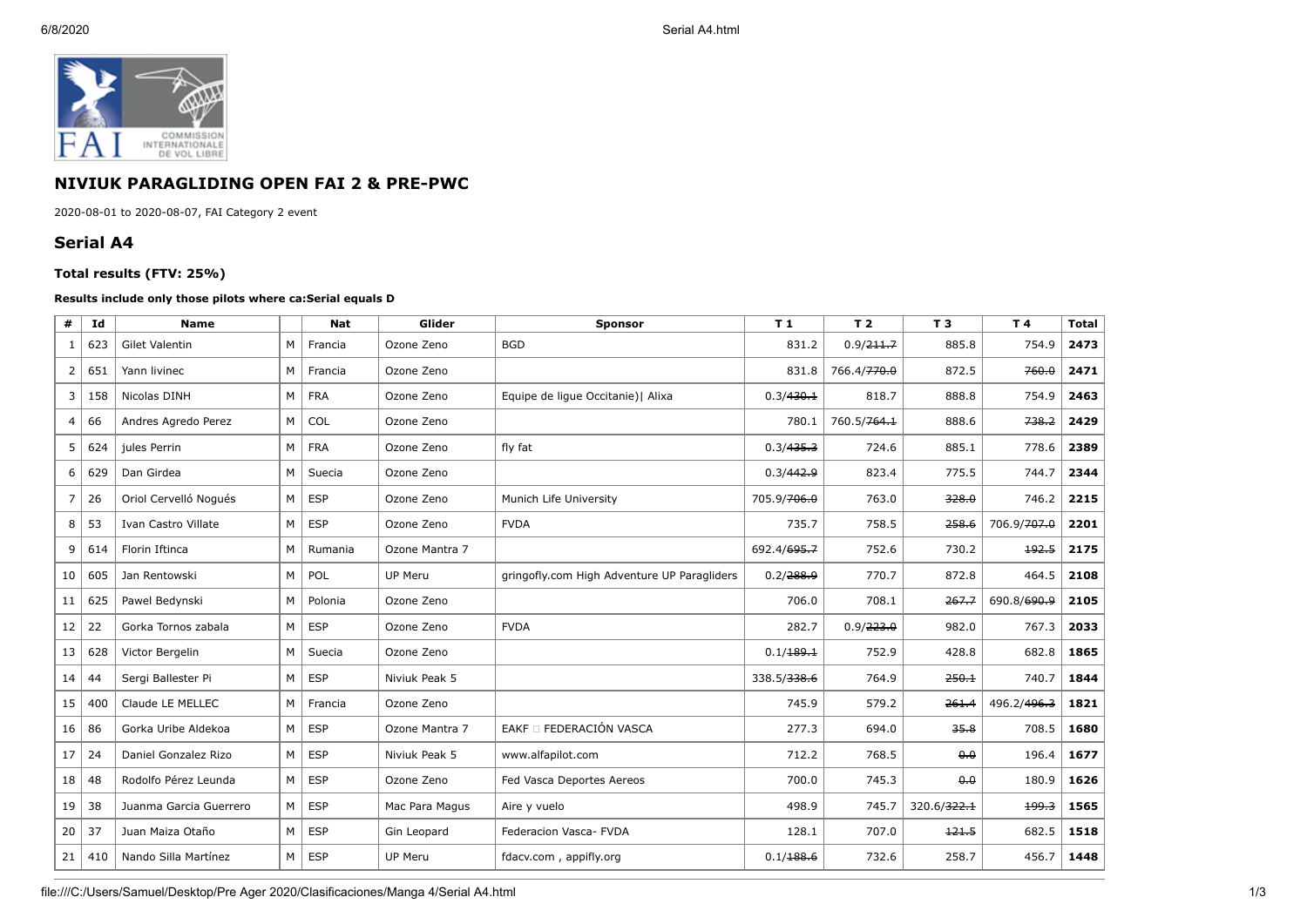6/8/2020 Serial A4.html

| #  | Id  | <b>Name</b>                |    | <b>Nat</b>  | Glider            | <b>Sponsor</b>                         | T <sub>1</sub> | T <sub>2</sub>          | T <sub>3</sub>          | T 4   | <b>Total</b> |
|----|-----|----------------------------|----|-------------|-------------------|----------------------------------------|----------------|-------------------------|-------------------------|-------|--------------|
| 22 | 635 | Tim Roche                  | M  | Francia     | Niviuk Peak 5     |                                        | 400.8          | 778.9                   | 259.3/260.5             | 245.7 | 1439         |
| 23 | 224 | Adria Grau Alvarez         | M  | <b>ESP</b>  | Niviuk Peak5      | <b>Niviuk</b>                          | 412.6          | 767.9                   | 42.4                    | 245.5 | 1426         |
| 24 | 31  | Paco Navarro González      | М  | <b>ESP</b>  | Mac Para Magus    | www.aireyvuelo.com                     | 316.3          | 1.2/279.8               | 289.7                   | 726.5 | 1334         |
| 25 | 51  | Virgilio Ortiz Martín      | М  | <b>ESP</b>  | Ozone Zeno        | Vinos Fortis Montaraz                  | 0.1/198.4      | 515.6                   | 271.8                   | 279.9 | 1067         |
| 26 | 79  | Antonio Ramos Moyano       | М  | <b>ESP</b>  | Gin Puma          | T. royo arilla, tenapark, iparapente   | 265.3          | 0.7/175.4               | 260.3                   | 456.4 | 983          |
| 27 | 317 | Miguel Angel Pifarré Boix  | M  | <b>ESP</b>  | Ozone Zeno        | Ager Aventura't                        | 389.8          | 0.1/30.3                | 261.5                   | 295.8 | 947          |
| 28 | 88  | Gabriel Cañada Estébanez   | M  | <b>ESP</b>  | Windtech Duster   | Windtech Paragliders                   | 0.0            | 491.6                   | 261.1                   | 189.9 | 943          |
| 29 | 302 | Kalin Kostadinov           | М  | <b>BUL</b>  | Niviuk Artik 5    | SlyNomad Bulgaria, GreenPeace Bulgaria | 0.1/148.9      | 231.0                   | 264.0                   | 416.0 | 911          |
| 30 | 156 | Albert Pol Font            | М  | <b>ESP</b>  | Niviuk Ikuma      |                                        | 277.3          | 397.2                   | 207.2                   | 217.5 | 892          |
| 31 | 178 | Eva Vinuesa Prieto         | F  | <b>ESP</b>  | Ozone Rush 5      |                                        | 0.1/158.7      | 385.3                   | 244.5                   | 239.8 | 870          |
| 32 | 112 | Miguel VILLARTA_MARTINEZ   | M  | <b>ESP</b>  | Skywalk Cayenne 6 | FAMILIA VILLARTA                       | 462.5          | 166.0                   | 159.1                   | 196.8 | 825          |
| 33 | 97  | Vallés Milla Pere          | M  | <b>ESP</b>  | <b>UP Meru</b>    |                                        | 357.1          | 231.1/ <del>232.2</del> | 232.1                   | 195.8 | 820          |
| 34 | 180 | Prune Delaris              | F  | Francia     | Ozone Zeno        | Pole espoir vol libre                  | 350.8          | 244.1                   | 199.4/ <del>200.3</del> | 177.3 | 794          |
| 35 | 603 | Lambert Sandy              | F  | <b>FRA</b>  | Gin Leopard       |                                        | 481.5          | 22.8/22.9               | 284.4                   | 15.7  | 789          |
| 36 | 266 | Fernando ACEITUNO          | М  | <b>ESP</b>  | Niviuk Artik 5    |                                        | 129.6          | 273.4                   | 44.3                    | 296.4 | 699          |
| 37 | 103 | Chechu Martinez Rojano     | M  | <b>ESP</b>  | Skywalk Spice     | RODEO STAR FGT                         | 0.1/132.7      | 185.9                   | 243.6                   | 240.6 | 670          |
| 37 | 638 | Ricardo Mota Leite         | М  | Portugal    | Ozone Mantra 6    | AbouaAboua                             | 0.1/151.0      | 171.2                   | 240.8                   | 257.9 | 670          |
| 39 | 637 | ricardo raats              | M  | <b>EST</b>  | Ozone Mantra 7    |                                        | 0.1/152.1      | 211.5                   | 272.5                   | 151.7 | 636          |
| 40 | 115 | Jordi Roset Ilobet         | М  | <b>ESP</b>  | Ozone Alpina 3    |                                        | 138.0          | 171.3                   | 59.9                    | 288.8 | 598          |
| 41 | 646 | Dawid Krajewski            | М  | Polonia     | UP Summit XC 4    |                                        | 185.3          | 187.4                   | 159.5/ <del>160.3</del> | 0.0   | 532          |
| 41 | 322 | Fermin Montaner Morant     | M  | <b>ESP</b>  | Nova Sector       | montaner.de                            | 157.8          | 0.6/134.7               | 211.2                   | 162.1 | 532          |
| 43 | 204 | Ana Maria Sancho Frisuelos | F. | <b>ESP</b>  | Dudek Airlight    | www.monteholiday.com                   | 62.8           | 201.4                   | 113.6                   | 177.3 | 492          |
| 44 | 326 | Juan Luis Morales Gómez    | M  | <b>ESP</b>  | Nova Sector       |                                        | 127.6          | 168.5                   | 0.0                     | 191.7 | 488          |
| 45 | 306 | Gadi Wolff                 | М  | <b>GER</b>  | <b>BGD Lynix</b>  |                                        | 149.3          | 151.3                   | 0.0                     | 135.7 | 436          |
| 46 | 94  | Nani Pons                  | М  | <b>ESP</b>  | Niviuk Artik 5    |                                        | 34.3           | 171.1                   | 0.0                     | 180.9 | 386          |
| 47 | 615 | Harriet Short              | F  | Reino Unido | Ozone Alpina 3    |                                        | 33.6           | 164.9                   | 0.0                     | 15.7  | 214          |
| 48 | 612 | Håkan Lindqvist            | М  | Suecia      | Ozone Zeno        |                                        | 198.2          | 0.0                     | 0.0                     | 0.0   | 198          |
| 49 | 282 | David Zapata               | M  | <b>ESP</b>  | Ozone Swift       |                                        | 19.0           | 22.9                    | 28.3                    | 106.7 | 158          |
| 50 | 633 | Katarzyna Grajoszek        | F  | <b>POL</b>  | UP Mana           |                                        | 70.3           | 22.9                    | $\theta$ <sub>0</sub>   | 40.0  | 133          |
| 51 | 21  | Mario Arque Domingo        | М  | <b>ESP</b>  | Macpara Magus     | revista Parapente / Perfils            | 28.0           | 0.0                     | 0.0                     | 0.0   | 28           |

**Task Date Distance [km] FTV Validity**